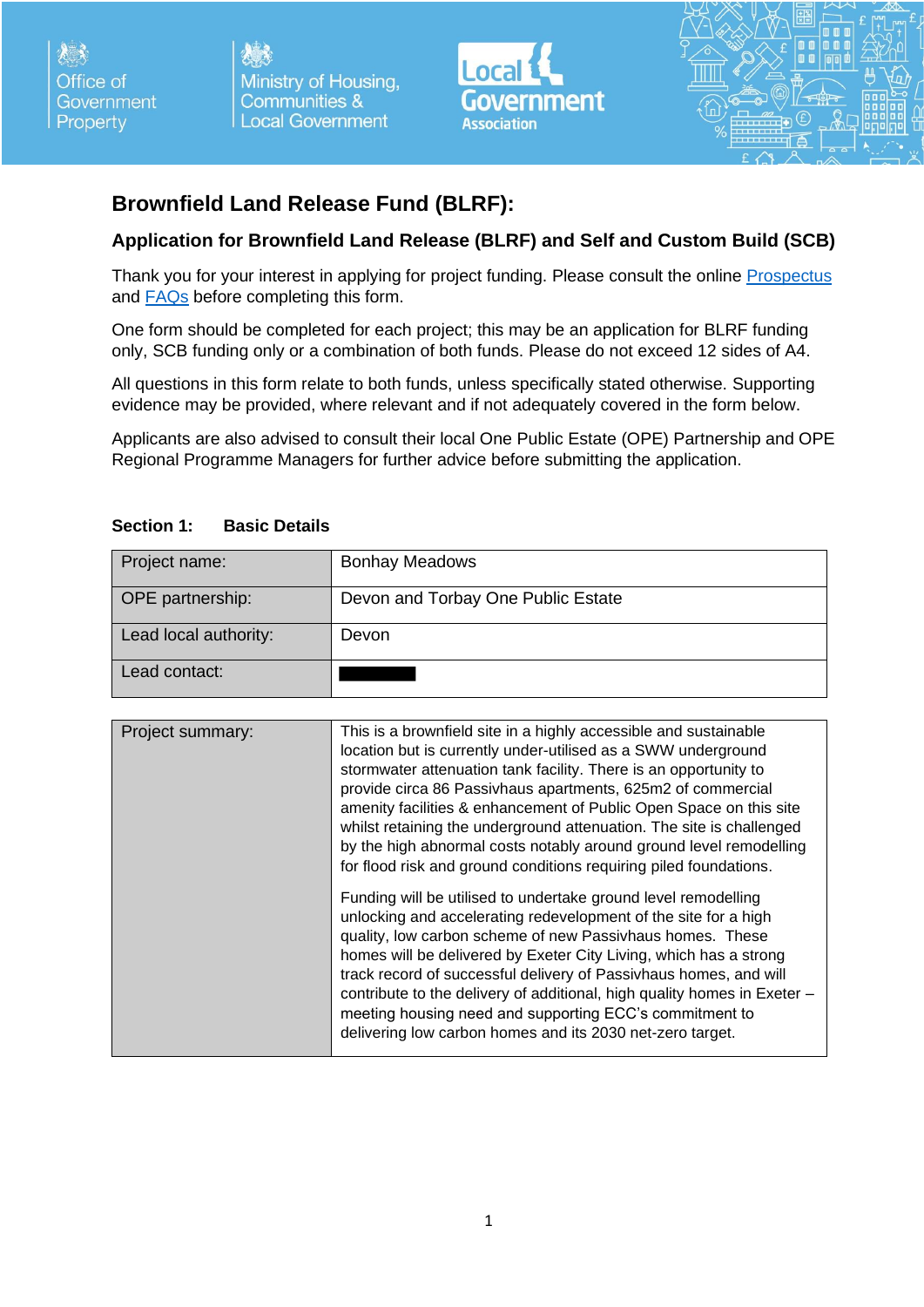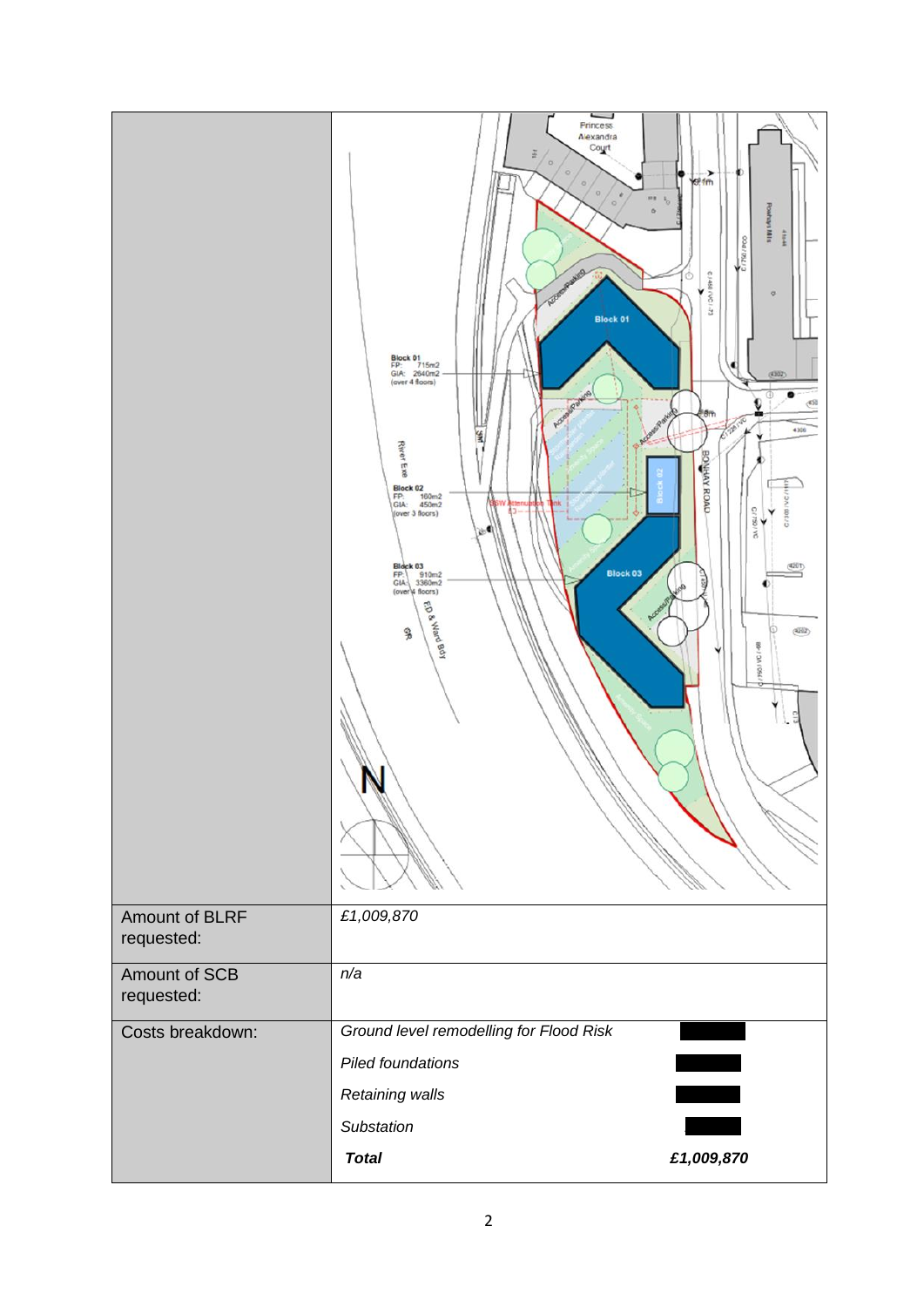| Number of additional<br><b>BLRF</b> homes unlocked:                          | 86  |
|------------------------------------------------------------------------------|-----|
| Number of additional SCB<br>homes unlocked:                                  | n/a |
| Number of homes that<br>would come forward in the<br>absence of BLRF:        | 0   |
| Number of homes that<br>would come forward in the<br>absence of SCB funding: | n/a |

### **Section 2: Gateway Criteria**

#### **Please note that applications must meet the Gateway Criteria to be eligible for funding. Applications that are not eligible will not be assessed.**

| Is the land proposed for BLRF, brownfield only?                                                                                                                                                                                                                                          |                                                                                                                                                                                                                                                                                                                                                                                                                                                                 | Yes |
|------------------------------------------------------------------------------------------------------------------------------------------------------------------------------------------------------------------------------------------------------------------------------------------|-----------------------------------------------------------------------------------------------------------------------------------------------------------------------------------------------------------------------------------------------------------------------------------------------------------------------------------------------------------------------------------------------------------------------------------------------------------------|-----|
| Is the brownfield or SCB land in the ownership of the lead local authority?                                                                                                                                                                                                              |                                                                                                                                                                                                                                                                                                                                                                                                                                                                 | Yes |
| Is the funding for capital works?                                                                                                                                                                                                                                                        |                                                                                                                                                                                                                                                                                                                                                                                                                                                                 | Yes |
| Are the capital works deliverable to release the land by March 2024?                                                                                                                                                                                                                     |                                                                                                                                                                                                                                                                                                                                                                                                                                                                 | Yes |
| Is the BCR 1.5 or above?                                                                                                                                                                                                                                                                 |                                                                                                                                                                                                                                                                                                                                                                                                                                                                 | Yes |
| If the BCR is 1.0 or above are there any non-monetised benefits?                                                                                                                                                                                                                         |                                                                                                                                                                                                                                                                                                                                                                                                                                                                 | Yes |
| Yes<br>The applicant is not one of the seven Mayoral Combined Authorities or<br>constituent lower tier authorities that have had opportunity to receive funding<br>under the £400m Brownfield Fund.                                                                                      |                                                                                                                                                                                                                                                                                                                                                                                                                                                                 |     |
| Describe the market failure<br>this project addresses and<br>the need for BLRF / SCB<br>funding.                                                                                                                                                                                         | High abnormal costs and enabling works mean that this<br>development is commercially unviable - this means that the site is<br>locked in existing, low-value use.<br>Provision of BLRF will be used to cover the abnormal costs<br>associated with residential redevelopment. The project is for low<br>carbon Passivhaus homes of mixed tenures in line with Local Plan<br>policy and of a density and additionality set out in the Liveable<br>Exeter Vision. |     |
| Initial Cost Plan attached for 97 units however 11 units have been<br>Please indicate any<br>replaced with public amenity facilities to enhance the cycle facilities<br>additional supporting<br>for the area.<br>evidence you are providing<br>to evidence that funding is<br>required. |                                                                                                                                                                                                                                                                                                                                                                                                                                                                 |     |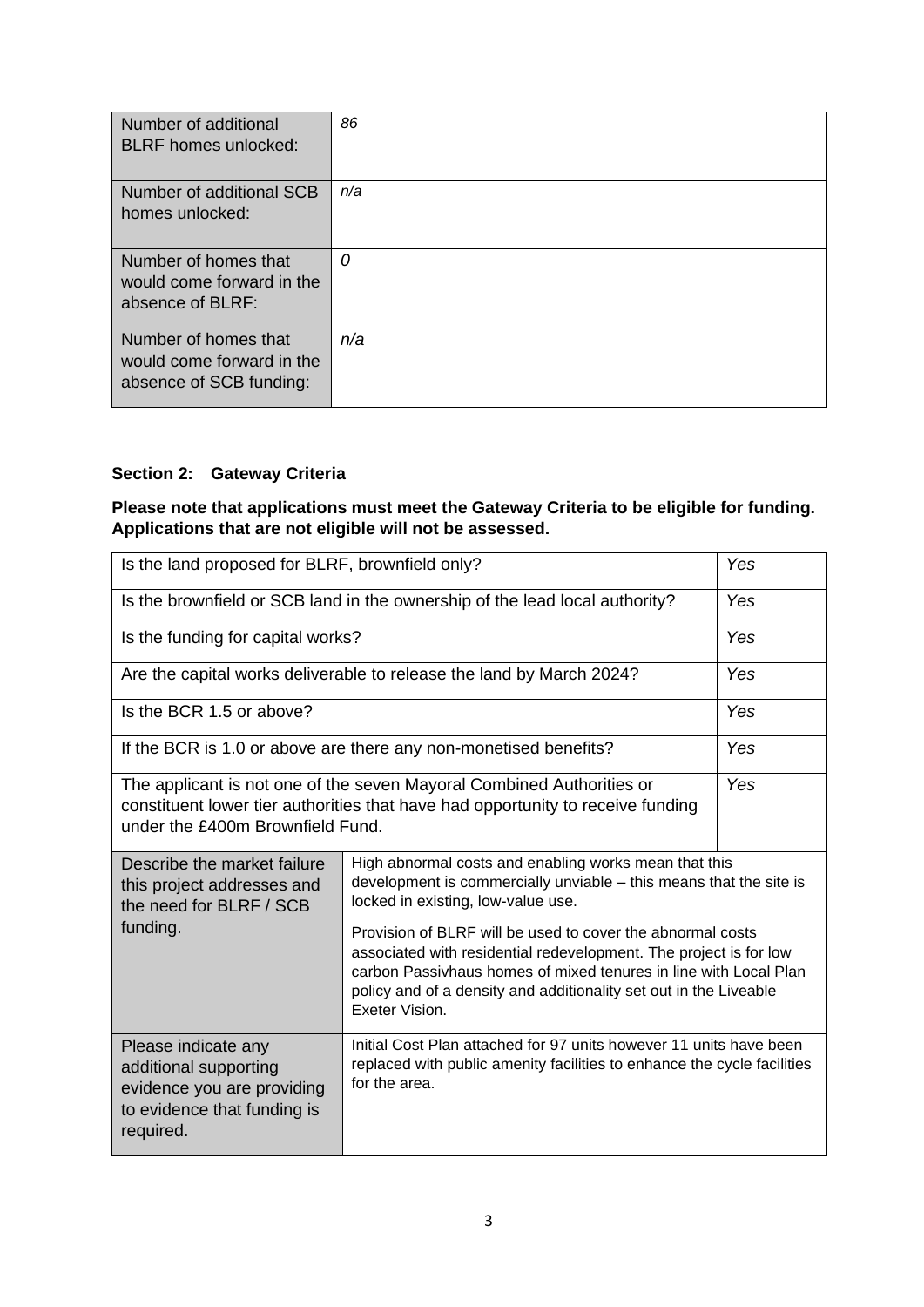# **Section 3: Value for money (40%)**

# *Please note you must also complete the BLRF Technical Annex*

| Please provide any<br>commentary on the<br><b>Technical Annex.</b> | The indicative Benefit-Cost Ratio is above 4.5 with the Planning<br>Additionality increased to High as set out below and the<br>Additionality used in the calculation assessed at 75%.                                                                                                                                                                                                                                                                                                 |
|--------------------------------------------------------------------|----------------------------------------------------------------------------------------------------------------------------------------------------------------------------------------------------------------------------------------------------------------------------------------------------------------------------------------------------------------------------------------------------------------------------------------------------------------------------------------|
|                                                                    | The proposal is to provide a Passivhaus regeneration development<br>in line with the Council's ambitions to deliver exemplar low-carbon<br>developments and support the realisation of its goal to achieve net-<br>zero status by 2030. It will deliver homes on a brownfield site to a<br>standard above current Building Regulation requirements and at a<br>higher density than policy achieving additionality of 75% as<br>indicated in the in the benefit cost ratio calculation. |
| Planning additionality<br>assumption:                              | The overall additionality has been increased to High. The site is<br>currently a brownfield site incorporating SWW surface water<br>attenuation tanks. The site is currently not allocated in the local plan<br>and is capable of increasing public amenity facilities as well as<br>increasing the overall land supply over the counterfactual.                                                                                                                                       |
| Have you amended the<br>'estimated overall<br>additionality'?      | <b>No</b>                                                                                                                                                                                                                                                                                                                                                                                                                                                                              |
| Is the project compliant with<br>local affordable housing          | Yes                                                                                                                                                                                                                                                                                                                                                                                                                                                                                    |
| policy?                                                            | Current appraisal assumptions allow for Local Policy compliant<br>levels of Affordable Homes equating to 35% Affordable, 65% open<br>market. The affordable dwellings comprising 70% Social Rent and<br>30% Shared Ownership or Affordable Rent.                                                                                                                                                                                                                                       |
| Will the project result in any<br>non-monetised benefits<br>(NMB)? | Yes                                                                                                                                                                                                                                                                                                                                                                                                                                                                                    |

| <b>Description</b>                    | Evidence                                                                                                                                                                                                                                                                                                                                                                          |
|---------------------------------------|-----------------------------------------------------------------------------------------------------------------------------------------------------------------------------------------------------------------------------------------------------------------------------------------------------------------------------------------------------------------------------------|
| 1. Improvements to National Cycle Way | Potential to link with existing cycleway and<br>incorporate cycle hub on ground floor which is<br>expected to support an increase in cycle<br>patronage. It will also help Exeter achieve a key<br>objective of encouraging 50% of all local trips to<br>be made through active travel methods and<br>support the reduction of congestion and<br>pollution levels within the city |
| 2. Enhancement of amenity space.      | Enhanced hard and soft landscaping and<br>incorporation of additional public facilities.                                                                                                                                                                                                                                                                                          |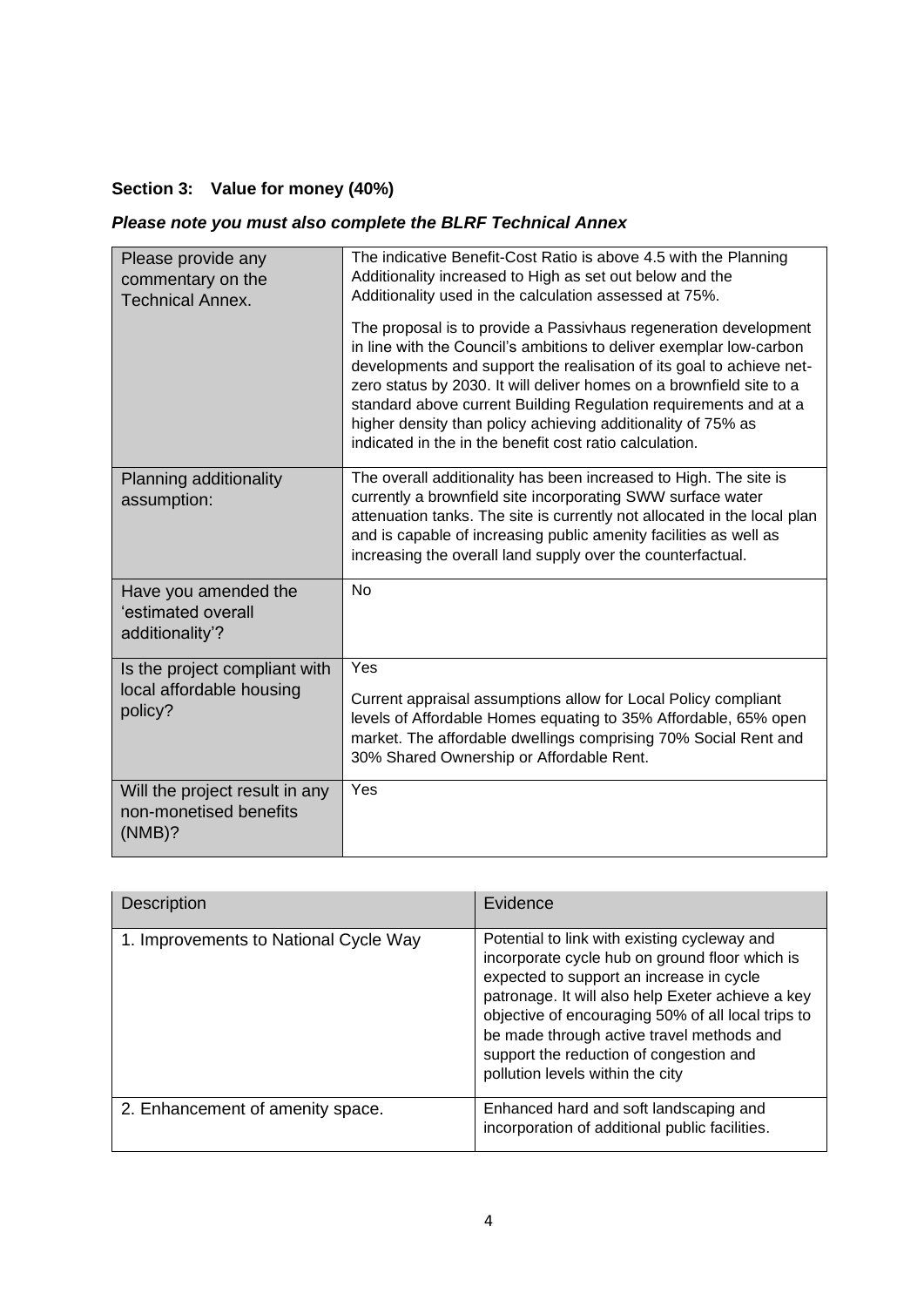| 3. Access to new homes, supporting choice<br>and equality | Exeter has a significant challenge in terms of<br>delivering new homes and in terms of the<br>affordability of homes (it is currently the 6th most<br>expensive city in the UK in relative affordability<br>terms.) Delivery of new homes will therefore be<br>of significant benefits to existing and future<br>residents and will support the continued growth<br>and development of the city. |
|-----------------------------------------------------------|--------------------------------------------------------------------------------------------------------------------------------------------------------------------------------------------------------------------------------------------------------------------------------------------------------------------------------------------------------------------------------------------------|
| 4. Improved Biodiversity and Health and<br>Wellbeing      | Landscape scheme to link with river corridor;<br>planting to be to "Building With Nature"<br>Accreditation. Designs to enhance amenity<br>value to green spaces.                                                                                                                                                                                                                                 |

# **Section 4: Strategic case (30%)**

| Objectives:    | At a city level, the city is committed to delivering up to 12,000 new<br>homes in the next 20-year period and to delivering development<br>which is both sustainable and inclusive and which also successfully<br>responds to the unique characteristics and needs of the city. This<br>means focusing development on previously developed, brownfield<br>sites within the tight administrative boundaries of the District. The<br>city is also seeking to create a critical mass of development in the<br>city to support the continued economic vitality and vibrancy of the<br>city – supporting its role as the economic engine of the region and<br>supporting local businesses and the city centre. |
|----------------|-----------------------------------------------------------------------------------------------------------------------------------------------------------------------------------------------------------------------------------------------------------------------------------------------------------------------------------------------------------------------------------------------------------------------------------------------------------------------------------------------------------------------------------------------------------------------------------------------------------------------------------------------------------------------------------------------------------|
|                | Regionally, Exeter and Devon are committed to delivering<br>development which reduces the dependency on private car<br>ownership by delivering development in central, accessible<br>locations.                                                                                                                                                                                                                                                                                                                                                                                                                                                                                                           |
|                | Nationally, government is committed to progressing sustainable<br>development and delivering new homes to meet need and address<br>affordability challenges. Government is also committed to<br>supporting recovery from the negative effects of covid-19 and to<br>levelling up.                                                                                                                                                                                                                                                                                                                                                                                                                         |
| Strategic fit: | The scheme will meet all of the objectives set out above:                                                                                                                                                                                                                                                                                                                                                                                                                                                                                                                                                                                                                                                 |
|                | At a city-level – it will support the delivery of new, high quality and<br>low-carbon homes on a brownfield, under-utilised site in a highly<br>accessible and sustainable location. This is wholly consistent with<br>the Vision of the Council's strategic housing programme, Liveable<br>Exeter (https://www.liveableexeter.co.uk/) and the emerging Local<br>Plan. The project will also support the vibrancy of the city and<br>facilitate its continued growth and economic success. The scheme<br>will also support improved biodiversity and boost parkland amenity.                                                                                                                              |
|                | At a regional-level, it will support the realisation of 50% of local<br>journeys being made by active means, reduce car-dependency and<br>reduce congestion and pollution.                                                                                                                                                                                                                                                                                                                                                                                                                                                                                                                                |
|                | In relation to national policy, the development will yield sustainable<br>development and deliver new homes to meet housing needs and                                                                                                                                                                                                                                                                                                                                                                                                                                                                                                                                                                     |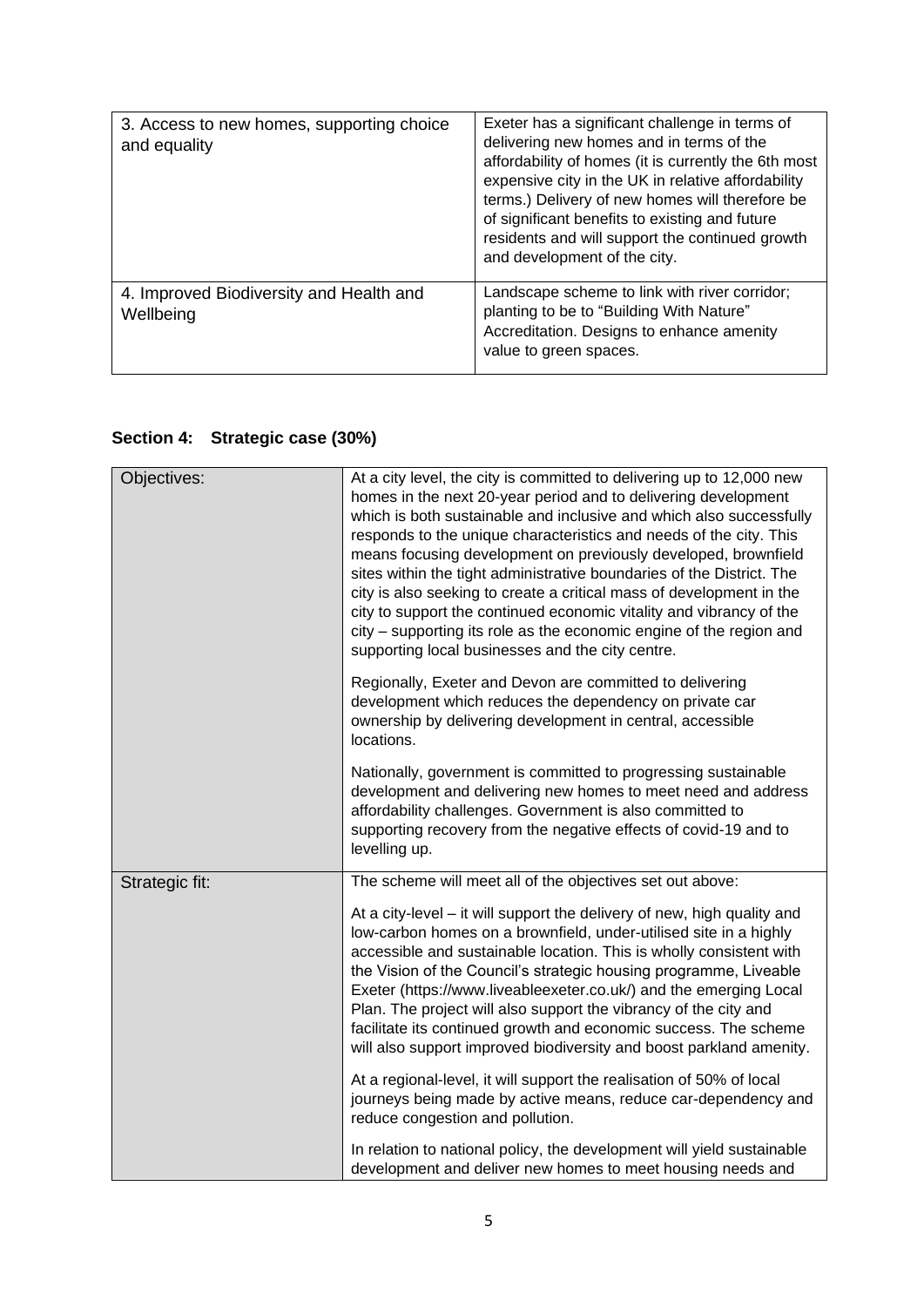|                                              | address affordability issues. It will also create further demand and<br>critical mass in the city, supporting the economic recovery of the<br>city from the effects of covid-19. The work of ECC and ECL in<br>delivering new homes were also identified as a crucial component<br>in facilitating recovery from the negative effects of the covid-19<br>pandemic and are promoted as a key recovery mechanism within<br>the city's covid-19 recovery plan - which was produced in<br>conjunction with public, private and third sector organisations in the<br>city and which has now been formally endorsed by the Council. A<br>copy of the report is contained here:<br>https://news.exeter.gov.uk/building-exeter-back-better-a-<br>collaborative-recovery-plan-for-exeter/ |
|----------------------------------------------|----------------------------------------------------------------------------------------------------------------------------------------------------------------------------------------------------------------------------------------------------------------------------------------------------------------------------------------------------------------------------------------------------------------------------------------------------------------------------------------------------------------------------------------------------------------------------------------------------------------------------------------------------------------------------------------------------------------------------------------------------------------------------------|
| Local impact:                                | ECC and ECL are committed to utilising a local supply chain and<br>ensuring upskilling of contractors to modern methods of<br>construction. ECL has already undertaken the construction of<br>several Passivhaus schemes in Exeter and ECC is currently<br>delivering western-europes first Passivhaus leisure centre, St<br>Sidwells Point (see: https://www.kier.co.uk/our-projects/st-sidwells-<br>point-leisure-centre/). This means that the city is becoming a centre<br>of excellence in low carbon technology and the city is committed to<br>continuing this and ensuring opportunities flow to local businesses<br>and employees.                                                                                                                                      |
|                                              | Exeter also has a significant and successful scheme to draw people<br>into construction roles and upskill people to further their career<br>opportunities. This is achieved through Exeter Works<br>(https://exeterworks.org/) and Building Greater Exeter<br>(https://buildinggreaterexeter.co.uk/)                                                                                                                                                                                                                                                                                                                                                                                                                                                                             |
|                                              | As previously mentioned, the scheme also delivers significant<br>positive local impact by way of seeking to maximise opportunities<br>for SMEs and local businesses. The Council's procurement policy<br>seeks to engage with local SMEs as set out in "Devon Districts<br>Procurement Strategy 2019-2022. The Council's development<br>company ECL has been using local consultants with Passivhaus<br>expertise for a number of years to design & manage the<br>development of their housing projects.                                                                                                                                                                                                                                                                         |
| Added value:                                 | Provides an opportunity for mixed tenure communities on an<br>otherwise under-utilised brownfield site.                                                                                                                                                                                                                                                                                                                                                                                                                                                                                                                                                                                                                                                                          |
| Will the proposal be an<br>exemplar for SCB? | N/A                                                                                                                                                                                                                                                                                                                                                                                                                                                                                                                                                                                                                                                                                                                                                                              |

# **Section 5: Project delivery and risks (20%)**

| High level project milestone                         | <b>Expected Date</b><br>(DD/MM/YYYY) |
|------------------------------------------------------|--------------------------------------|
| Procurement of specialist SCB advice (if applicable) | N/A                                  |
| Procurement of delivery partner (if applicable) ECL  | August 2021<br>(ECL)                 |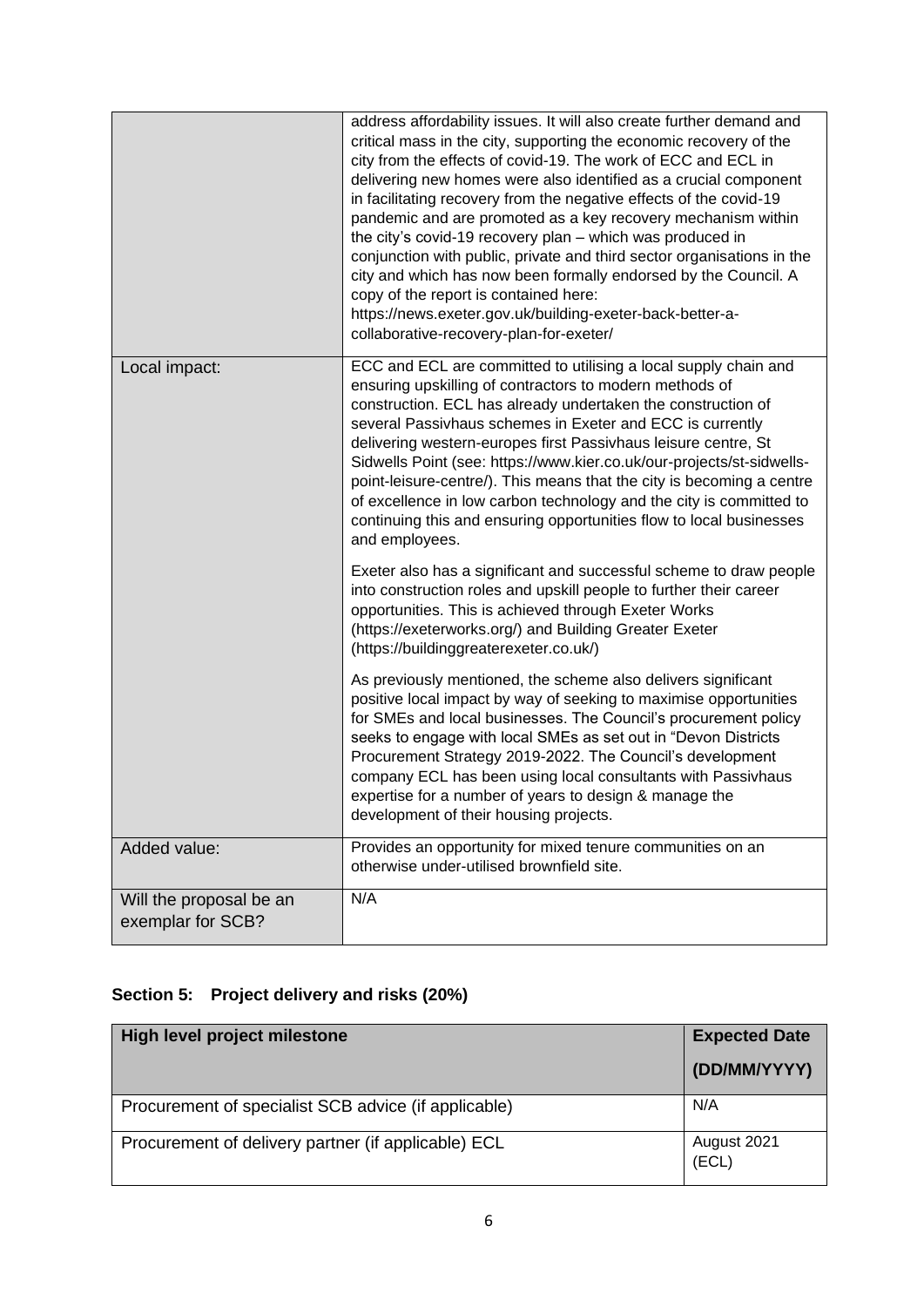| Procurement of BLRF and / or SCB funded capital works contractor<br>commencement date    | Sept 2022         |
|------------------------------------------------------------------------------------------|-------------------|
| Commencement of BLRF and / or SCB funded capital works date (first if<br>multiple dates) | <b>April 2023</b> |
| Completion of BLRF and / or SCB funded capital works date (last, if<br>multiple)         | Dec 2023          |
| Land released                                                                            | 30/11/22          |
| Expected start on site (new homes)                                                       | <b>April 2023</b> |
| Expected development end date (final housing unit completion)                            | June 2025         |

| Intended route for land release                                                                                                                                                           | Yes/No         | <b>Date land will</b><br>be released<br>(DD/MM/YYYY) |
|-------------------------------------------------------------------------------------------------------------------------------------------------------------------------------------------|----------------|------------------------------------------------------|
| Will the land be released via an unconditional contract?                                                                                                                                  | N <sub>0</sub> |                                                      |
| Contract will be conditional on obtaining satisfactory Planning<br>Approval.                                                                                                              |                |                                                      |
| Note: this could be a development agreement, or when a building<br>licence with a delivery partner is signed, or when freehold or<br>leasehold transfer takes place (whichever is sooner) |                |                                                      |
| Will the land be transferred to a development vehicle owned,<br>or partly owned by the local authority?                                                                                   | Yes            | 30/11/22                                             |
| Note: this could be a Local Authority wholly owned housing delivery<br>vehicle or a public-private JV                                                                                     |                |                                                      |
| If neither of the above, will the land be released at the point at<br>which housing development begins on site?                                                                           | N/A            |                                                      |
| If none of the above, will the land be released at the point of<br>exchange of contacts for the first plot in a Self and Custom<br>Build scheme?                                          | N/A            |                                                      |

| Milestones commentary: | Scheme has undergone pre application consultation with EA on flood<br>risk and early pre pre-app consultation with ECC Public Realm and<br>Planning Teams.                                                                                                                                                                                                                                                                      |
|------------------------|---------------------------------------------------------------------------------------------------------------------------------------------------------------------------------------------------------------------------------------------------------------------------------------------------------------------------------------------------------------------------------------------------------------------------------|
| Project governance:    | Strong governance arrangements exist in relation to the delivery of<br>city projects. Exeter City Living is the proposed site developer, is<br>wholly owned by the City Council and has a strong track record of<br>similar schemes in the city. See: https://exetercityliving.co.uk/<br>Scheme progress will also be monitored through other governance<br>(ECC's Growth Board) and through the relationship with the Liveable |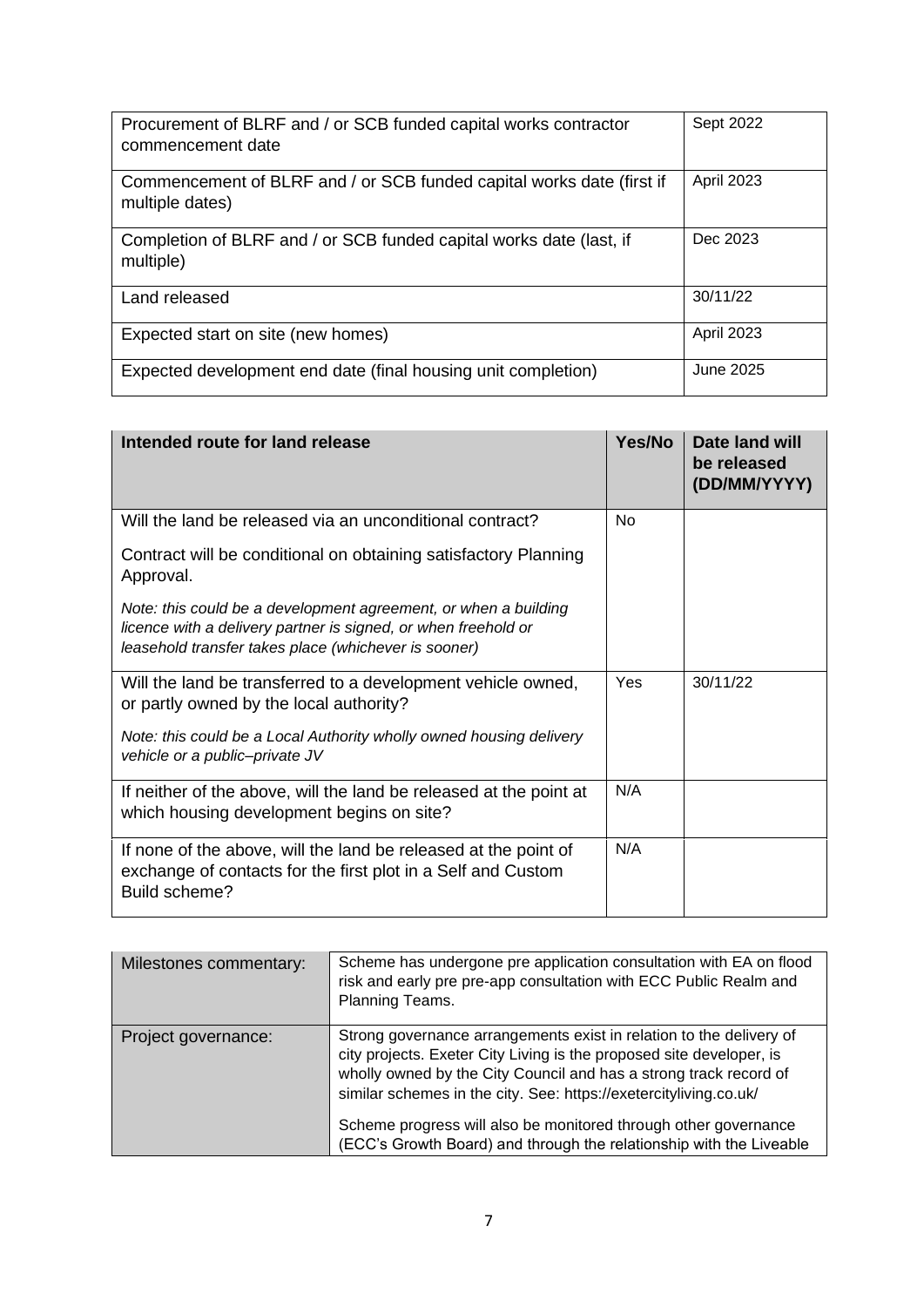|                                                                                     | Exeter programme, to ensure that key milestones and deliverables<br>are realised.                                                                                                                                                                                                                                                     |
|-------------------------------------------------------------------------------------|---------------------------------------------------------------------------------------------------------------------------------------------------------------------------------------------------------------------------------------------------------------------------------------------------------------------------------------|
|                                                                                     | The Liveable Exeter programme itself is governed through a unique<br>and innovative city-level leadership model, drawing in representatives<br>of many major city institutions and ensuring wide ranging support for<br>initiatives such as the ECL housing delivery programme.                                                       |
| Please describe your<br>track record of housing                                     | LRF has been secured for two schemes in 2021.                                                                                                                                                                                                                                                                                         |
| delivery or previous LRF<br>scheme delivery.                                        | A delivery contract has been signed for one scheme.                                                                                                                                                                                                                                                                                   |
|                                                                                     | Both schemes have a resolution to grant planning approval, and both<br>anticipate commencement on site within the next 7 months. Both<br>schemes achieve high environmental standards and embody ECC<br>and ECL's commitment to high quality and innovative design.                                                                   |
|                                                                                     | Exeter City Council and Exeter City Living both also have a strong<br>record of delivering housing schemes within the city - several of<br>which are award winning. Recent examples of work can be viewed on<br>ECL's website (https://exetercityliving.co.uk/)                                                                       |
| Does the project have any<br>outline planning consent<br>or pre-app advice?         | No, but early pre pre-app consultation has taken place with the LPA,<br>initial flood modelling and consultation with the Environment Agency<br>regarding flood risk.                                                                                                                                                                 |
|                                                                                     | The scheme proposals are consistent with strategic city ambitions in<br>terms of the ambition for the regeneration of urban brownfield sites to<br>deliver high quality, low carbon homes. This principle is embedded<br>within the City Council's strategic housing programme: Liveable<br>Exeter (https://www.liveableexeter.co.uk) |
| Has the project been<br>through any internal<br>governance/ approvals<br>processes? | Yes - the project forms part of the Council's development company<br>business plan and is reviewed regularly by the ECL Board.                                                                                                                                                                                                        |
| Please describe likely<br>procurement route for<br>funded activity and<br>disposal. | Exeter City Living (ECC's wholly owned development company) will<br>be the developer, with the Main Contractor procured through ECL                                                                                                                                                                                                   |

| Key project risks                                     | <b>Proposed mitigation</b>                                                                                                                                                                            |
|-------------------------------------------------------|-------------------------------------------------------------------------------------------------------------------------------------------------------------------------------------------------------|
| 1. Scheme fails sequential test.                      | EA support, flood risk mitigation measures and<br>early dialogue with ECC Planners.                                                                                                                   |
|                                                       | A high-quality scheme will be submitted for<br>planning, addressing the strategic planning<br>ambitions of the city, which should minimise the<br>planning risk associated with the scheme.           |
| 2. Flood risk and EA consent to the proposed<br>works | Initial flood risk advice has been provided via a Pre-<br>app consultation and engagement with the<br>Environment Agency, which continues with the<br>development of the scheme. Feedback received to |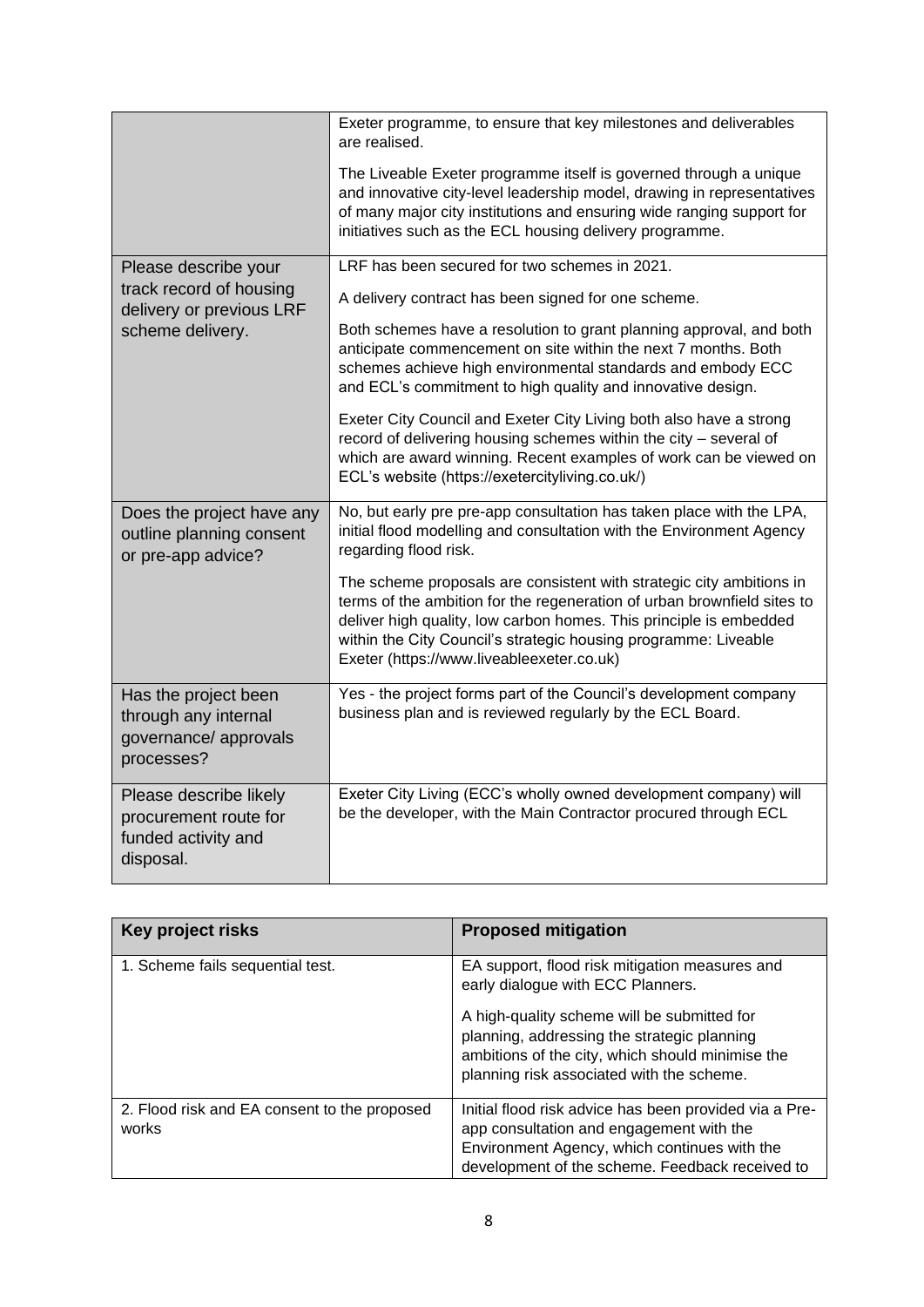|                                                                              | date has confirmed broad support the development<br>proposals.                                                                                                                    |
|------------------------------------------------------------------------------|-----------------------------------------------------------------------------------------------------------------------------------------------------------------------------------|
|                                                                              | Flood risk mitigation measures to avoid residential<br>accommodation within the worst-case flood levels.                                                                          |
| 3. Impact on SWW Attenuation Tank                                            | Scheme designed around attenuation tank to<br>maximise density whilst maintaining operational<br>capability and access.                                                           |
| 4. Planning – objection based on current<br>assumption site is "Open Space". | Enhanced Public amenity use and Bio-diversity on<br>site improving quality of areas of open space.<br>Consultation with Public Realm team indicates<br>support for our proposals. |

# **Section 6: Innovation (5%)**

| Will the proposal take<br>forward development at<br>pace?                                                                                                               | Yes - funding will support the unlocking of this site by addressing the<br>site abnormals which represent a barrier to delivery. ECC will utilise<br>its own wholly owned development company (ECL) to progress<br>development at pace and will seek to use Modern Methods of<br>Construction (MCC) to deliver a new high quality, low-carbon scheme<br>at pace.                                                                                                                             |
|-------------------------------------------------------------------------------------------------------------------------------------------------------------------------|----------------------------------------------------------------------------------------------------------------------------------------------------------------------------------------------------------------------------------------------------------------------------------------------------------------------------------------------------------------------------------------------------------------------------------------------------------------------------------------------|
| Does your project involve<br>SME <sub>s</sub> ?                                                                                                                         | Yes - The Council's procurement policy seeks to engage with local<br>SMEs and incorporates the principles set out in "Devon Districts<br>Procurement Strategy 2019-2022.<br>Local Architects Se3 Design, and surveyors Kirkham Board and<br>Project managers QSPM Consultants have been involved in the<br>preliminary stages of the design process. Due to the size of the<br>project, it is thought that it will be of greater interests to smaller<br>regional contractors and designers. |
| Does your project involve<br>Modern Methods of<br>Construction?                                                                                                         | Yes - it will be constructed of either a hybrid clay block thin bed<br>system or modular off site manufacture dependent upon cost<br>optioning at the time of detailed design.                                                                                                                                                                                                                                                                                                               |
| Does your project support<br>wider sustainability and<br>environmental objectives<br>e.g. carbon reduction?                                                             | Yes- the scheme is for low carbon certified Passivhaus dwellings as<br>part of the Council's carbon reduction agenda and will support the<br>council in achieving its net-zero ambitions<br>The project also will enhance cycle network connectivity - reducing<br>congestion and helping the city achieve its strategic objective of<br>achieving 50% of local journeys by active travel methods.                                                                                           |
| Please describe any other<br>innovative elements of the<br>project (e.g. new delivery<br>models, joining up across<br>local authority boundaries<br>or design quality). | Design objective is to be exemplar, meeting Exeter's Residential<br>Design Guide and the Liveable Exeter Vision.<br>The scheme will adopt heat pump technologies, promote low carbon<br>modes of transport due to location and dwellings will be Passivhaus.<br>Externals will be to Building With Nature Standard.<br>Exeter City Council have a track record of developing climate resilient<br>Certified Passivhaus homes for more than 12 years and have a clear                         |